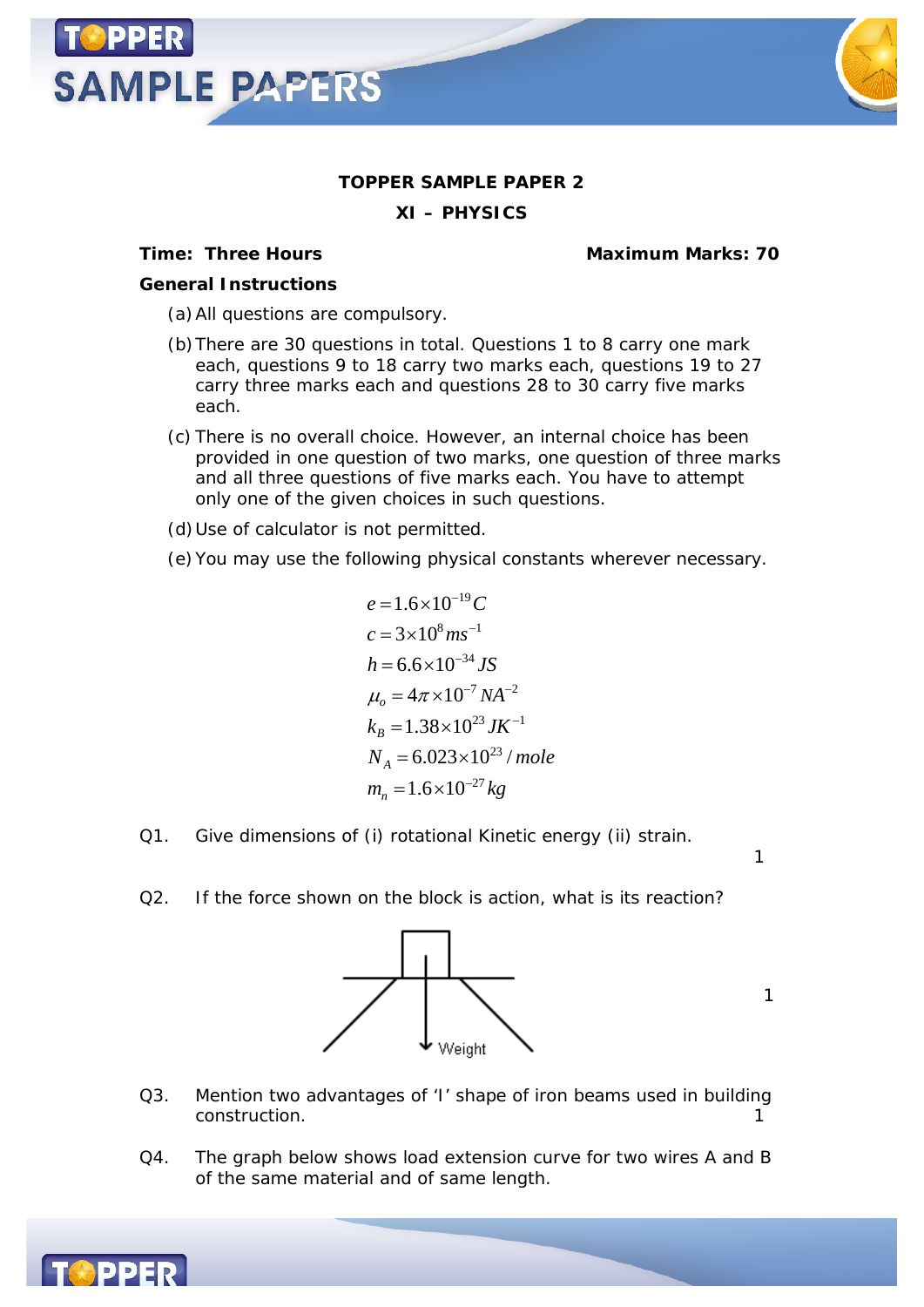

acceleration. Give reasons for each answer.

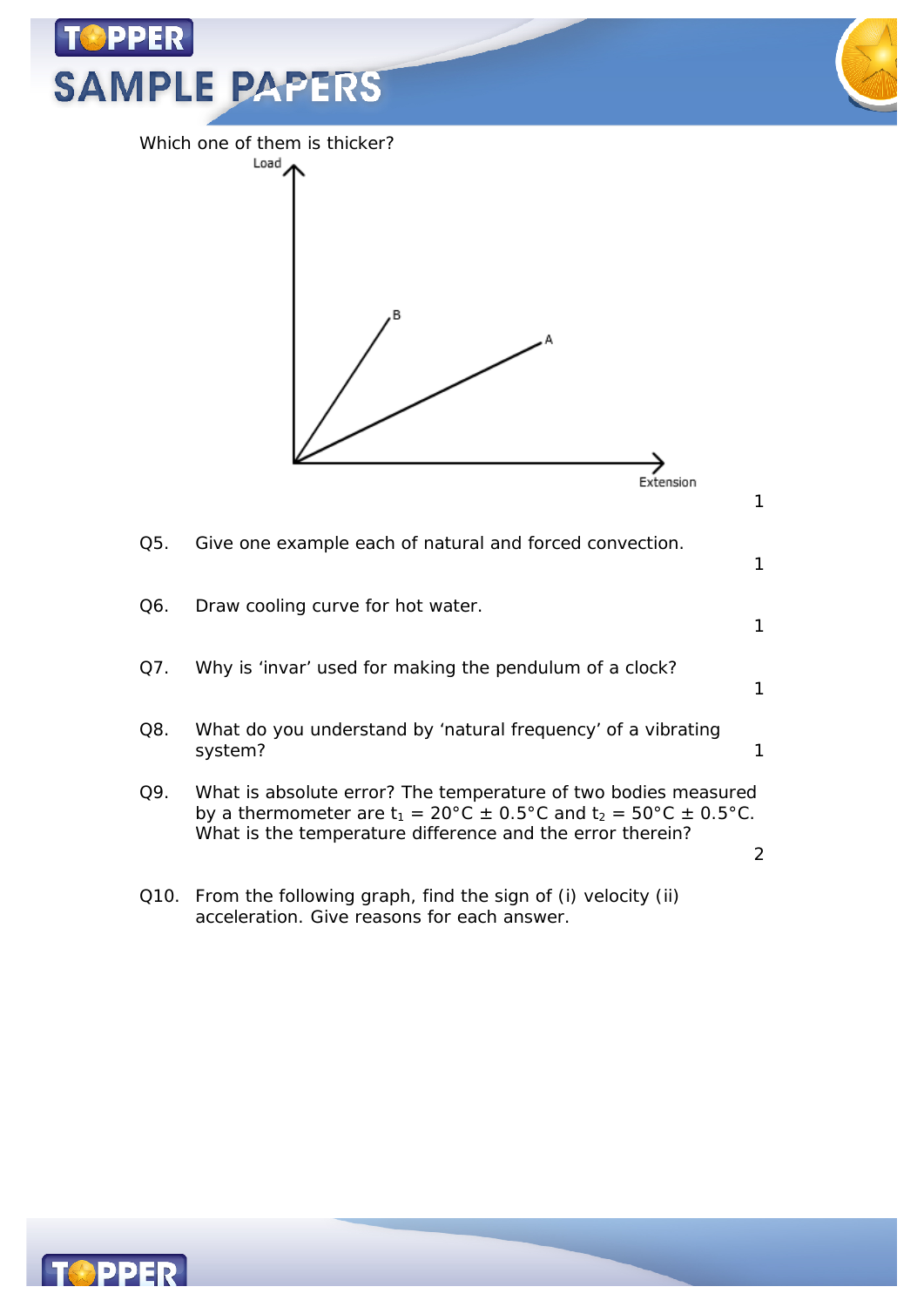

- (i) A horse cannot pull a cart and run in empty space? (ii) Passengers are thrown outward when a moving bus takes a sudden turn. 2
- Q13. What are concurrent forces? Under what conditions will a body remain in equilibrium? 2
- Q14. Why does a satellite not need any fuel to circle around the earth? Is it possible to put an artificial satellite in an orbit such that it always remains visible directly over New Delhi? 2
- Q15. A gas mixture consists of molecules of type A, B and C with molecular masses  $m_A > m_B > m_C$ . Rank the three types according to (a) average kinetic energy (b) rms speed, greatest first. Give justification for each answer. 2

## OR

What would be the ratio of initial and final pressures if the masses of all the molecules of a gas are halved and their speeds doubled? What is the kinetic energy per unit volume of a gas if its pressure is  $2 \times 10^5$  N/m<sup>2</sup>. . 2

- Q16. A Carnot's engine takes 2095 J of heat per cycle from source at 400 K and rejects 1676 J to the sink. Calculate the temperature of the sink and efficiency of the engine. 2
- Q17. Define SHM. Under what conditions is the motion of a pendulum simple harmonic? 2

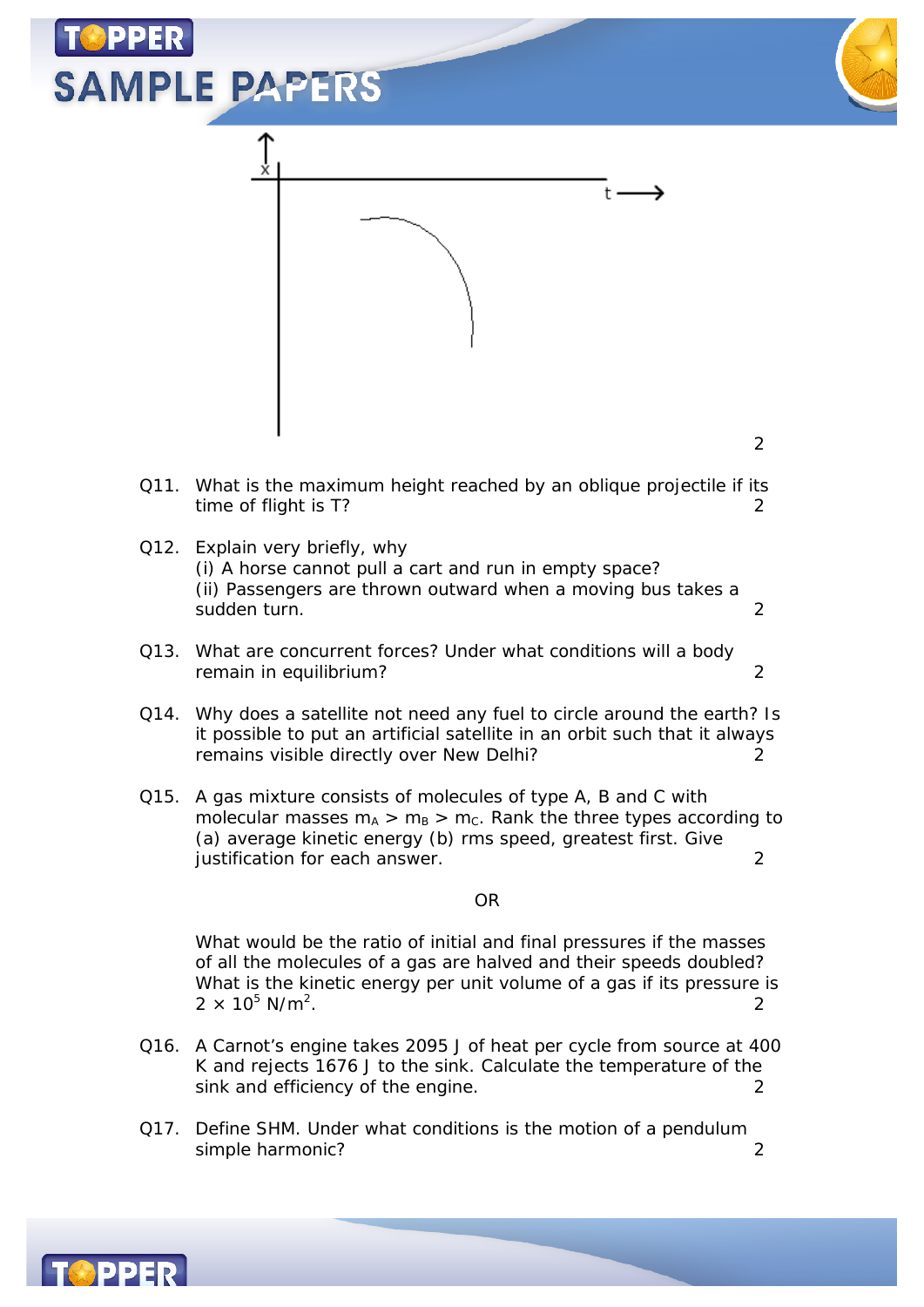## **SAMPLE PAPERS**



- Q18. A particle is executing SHM. What fraction of its energy is kinetic when the displacement is half the amplitude?
- Q19. The motion of a car along y-axis is given by  $v(t) = -12t + 12$ where velocity v is in m/s and time t in seconds. Find the instantaneous position of the car as a function of time if at  $t = 0$  it was at 5 m. Also find its acceleration at  $t = 2$  second.
- $\Rightarrow$   $\Rightarrow$   $\Rightarrow$ Q20. Find  $F_1 + F_2 - F_3$  $F_1 + F_2 - F_3$  $F_1 = 2N$  $F_3 = 1N$  $60^\circ$  $60^\circ$  $= 2N$
- Q21. (i) Classify the following into conservative and non-conservative spring force, human push, gravitational force, viscous drag

(ii) Potential energy of a system due to a conservative for F is U. What is the relation between then?

3

3

3

- Q22. Define coefficient of restitution. In an elastic collision of two bodies are the momentum and energy of each body conserved? Why is heavy water chosen in a nuclear reactor to slow down fast moving neutrons?
- Q23. (a) Find the torque of a force  $7\hat{i} + 3\hat{j} 5\hat{k}$  about the origin. The force acts on a particle whose position vector is  $\hat{i} - \hat{j} + \hat{k}$ .

(b) How do we find the direction of angular velocity?

3

Q24. State perpendicular axis theorem. What is the moment of inertia of a ring of mass 2 kg and radius 0.5m about an axis passing through its centre and perpendicular to its plane? Also find moment of inertia about a parallel axis through its edge.  $\frac{3}{2}$ 

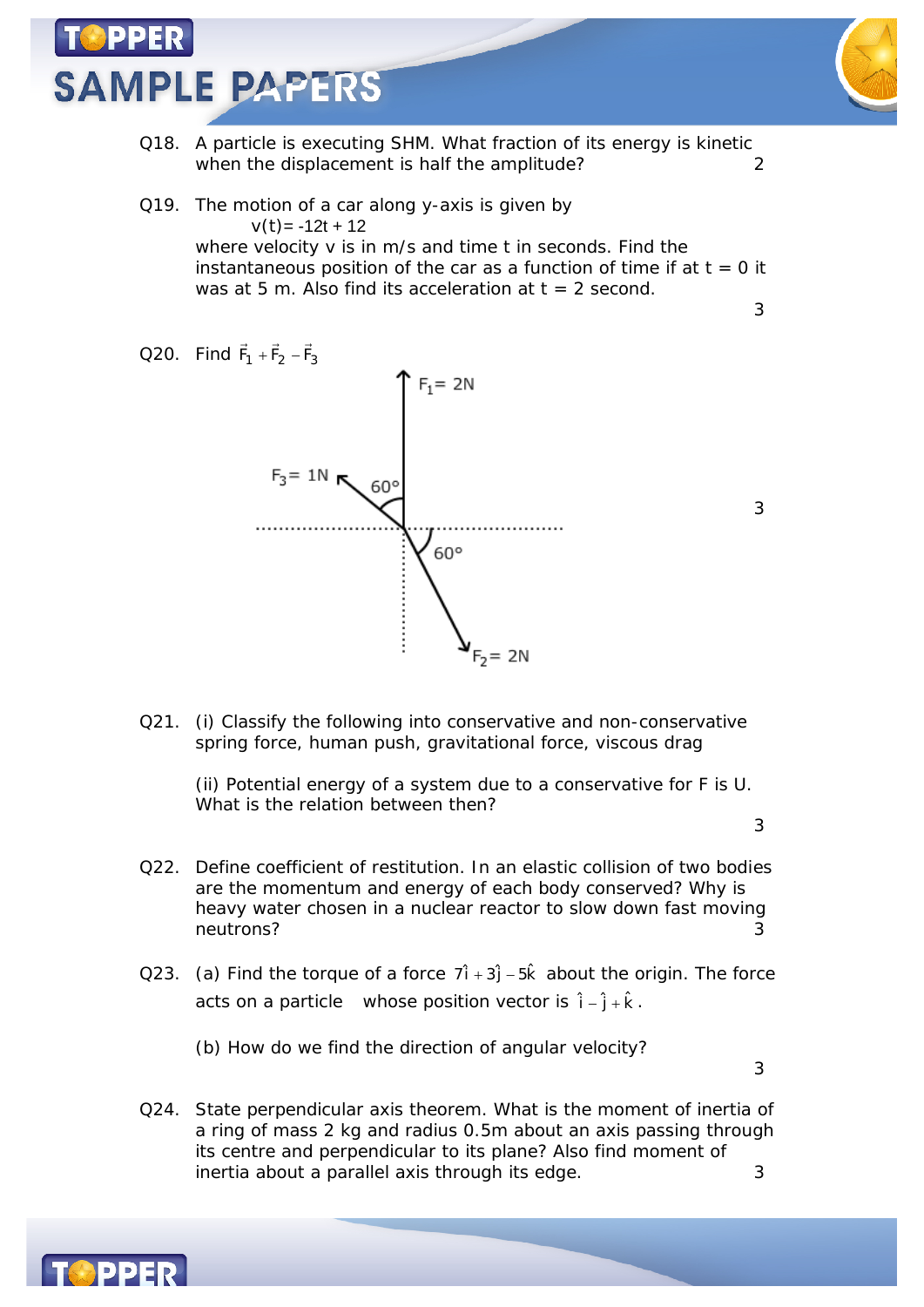



- Q25. Find the potential energy of a system of four identical particles placed at the vertices of a square of side a. Also obtain the potential at the centre of the square. The same state of the square.
- Q26 State the main features of kinetic theory of an ideal gas.
- Q27. State the first law of thermodynamics. Establish the relation between  $C_P$  and  $C_V$ . 3
- Q28. (a) Force-time graph for a body is given below. What is the velocity of the body at the end of 11 sec? Mass of the body is 7 kg and assumes it to be initially at rest.



(b) When an automobile moving with a speed of 36 km/h reaches an upward inclined road of angle 30°, its engine is switched off. If the coefficient of friction involved is 0.1, use an appropriate free body diagram to find the retardation suffered by the automobile.

5

5

3

Q29. What do you understand by 'laminar flow' and 'streamlined flow'? Water is flowing with a speed of 2 m/s in a horizontal pipe with cross sectional area 2  $\times$  10<sup>-2</sup> m<sup>2</sup> at pressure 4  $\times$  10<sup>4</sup> Pa. What will be the pressure at a smaller cross section where the area decreases to 0.01 m<sup>2</sup>?

OR

Define angle of contact. For what nature of angle of contact will a liquid wet the solid?

A liquid drop of diameter 4 mm breaks into 1000 droplets of equal size. Calculate the resultant change in surface energy if the surface tension of the liquid is 0.07 N/m.